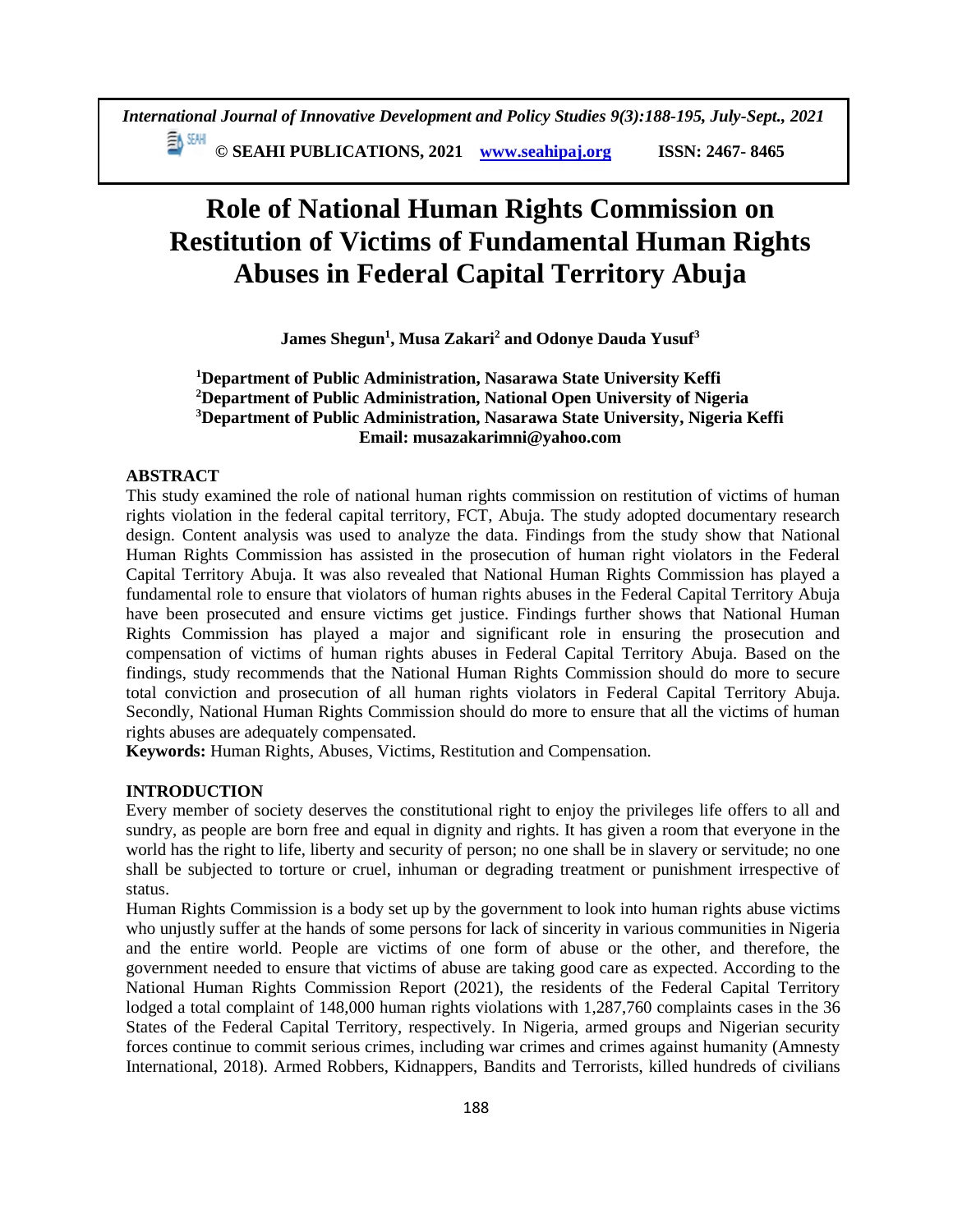and carried out abductions. Government forces on one side allowed indiscriminate attacks against villages and continue to detain thousands in inhumane and degrading conditions.

The Authorities in the Federal Capital Territory forcibly evicted thousands of people without adequate notice, compensation or the provision of alternative accommodation. Hundreds of houses were demolished, and thousands of people were displaced at the Apo resettlement area in the Federal Capital Territory while, Armed Police dispersed residents with tear gas, resulting in some residents being hospitalized (Amnesty International, 2018). All these are against the Universal Convention dealing with the rights of victims, the United Nations General Assembly adopted, in 1985, the Declaration of Basic Principles of Justice for Victims and Abuse of Power, the text of which had been approved by consensus, by the Seventh United Nations Congress on the Prevention of Crime and the Treatment of Offenders (UN, 1997). To promote implementation, a Guide for Practitioners Regarding the Implementation of the Declaration was prepared (UN, 2001) and the United Nations Economic and Social Council, by resolution 1990/22 of 24 May 1990, invited the Eighth United Nations Congress on the Prevention of Crime and the Treatment of Offenders to give wide distribution to the Guide (UN, 1997). The Declaration defines the notion of the victim of crime and abuse of power and specifies victims' rights of access to justice and fair treatment, restitution, compensation and assistance.

The United Nations Convention against Transnational Organized Crime, which was adopted by the General Assembly on 15 November 2000, contains specific provisions in article 25 concerning "Assistance to and protection of victims". However, as the Convention on Transnational Organized Crime had, as of 24 June 2002, only 15 out of the 40 ratifications required before it enters into force. By the same date, the Protocol had been ratified by 12 States. It is through this medium, the National Human Rights Commission of Nigeria seeks the promotion and protection of all human rights. In particular, the Commission has the mandate to deal with all matters relating to the protection of human rights in Nigeria as guaranteed by the 1999 Constitution. There are incidents of human rights abuses given the impression that the rights of the citizens are not adequately protected by the commission. Such violations of rights which include torture, extrajudicial killing, unlawful detention, rape, violence is occurring on daily basis.

Although, the right to reparation and in particular to restitution in international law is complex and usually refers to the obligation of the state to provide compensation to victims of human rights abuses. But ensuring restitution to victims of human rights abuses depends on many different parameters, related both to state obligations and to the receivers themselves. The willingness of the state to provide services and the criteria they set for access to such services is important if effective redress and restitution are to be attained. And there are issues concerning the persons directly involved in the matter of human rights abuses. The level of confidence that the person has for receiving restitution offered by the authorities and whether the necessary steps have been taken concerning complaints, assessments and documentation.

The limitations of the restitution have been a contentious point of discussion among those working for victims of human rights abuses at a global level. While oppressive or violating acts can be understood or dealt with within a framework of the law, it is beyond doubt that violations such as torture and other forms of ill-treatment may create conditions or consequences that require assistance from state actors like National Human Rights Commission. How these human abuses are investigated, monitored and ensure compliance in practice is the focus of this study. The fact is that the National Human Rights Commission seems helpless when it comes to protecting the citizens against abuses, but what the Commission is doing to remedy the damages is restitution. It is for this reason the study seeks to evaluate the role of the National Human Rights Commission on the restitution of Human Right Abuses. The study sought to answer the following research questions;

- i. To what extent has National Human Rights Commission play a significant role in prosecuting the human rights violators in Federal Capital Territory Abuja?
- ii. To what extent has National Human Rights Commission play a significant role in securing compensation for the victims of human rights abuses in Federal Capital Territory Abuja?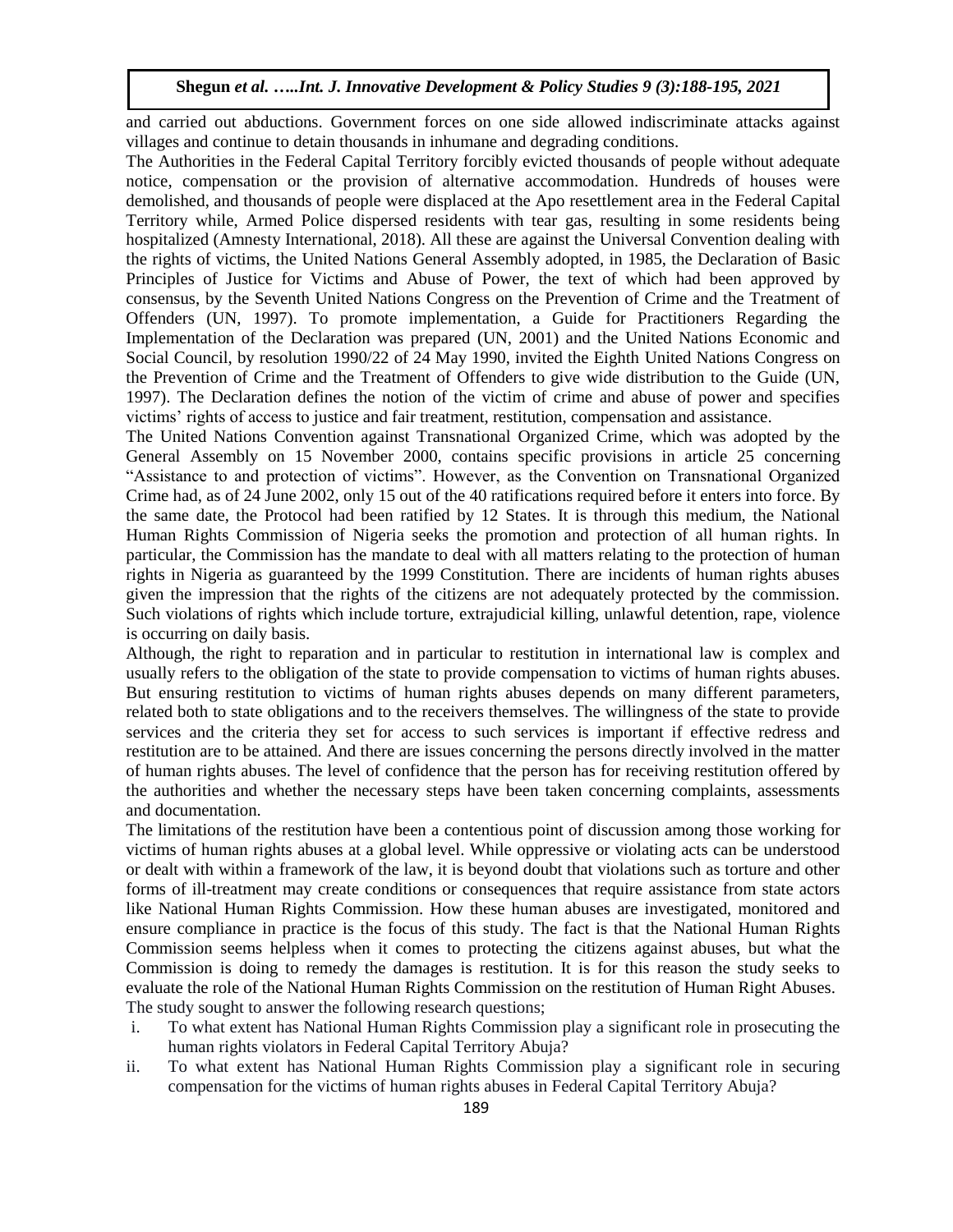The specific objectives of this study are:

- i. To examine the role of the Human Rights Commission in prosecuting human rights violators in Federal Capital Territory, Abuja.
- ii. To determine measures that ensure victims of fundamental human rights abuses are adequately compensated by the National Human Rights Commission in Federal Capital Territory, Abuja.
- The following hypotheses were formulated to guide the research study:
- HO1: There is no significant relationship between National Human Rights Commission and prosecuting human rights violators in Federal Capital Territory, Abuja.
- HO2: There is no significant relationship between the National Human Rights Commission and securing compensation for the victims of human rights abuse in the Federal Capital Territory, Abuja.

Federal Department of Foreign Affairs (FDFA) (2008) defined Human Rights as all the freedoms, the individual can claim on the sole basis of his or her humanity. It provides rights that are safeguarded by society on ethical grounds. Human rights are those rights that people are born with and to which they have equal rights and entitlement, regardless of gender, ethnic origin or beliefs, they are inalienable rights, indivisible, interwoven. (FDFA, 2008:3). They are regarded and seen as an essential principle in the organization of modern society, and the very basis of peaceful cohabitation at the national and international levels, in the community and the family (FDFA, 2008:4).

The concept of human rights is the actual outcome of a long and continuous process of development that has not yet reached its conclusion. Human rights have their roots in the philosophy of the ancient Greeks and the religious concept that all men are equal in the eyes of God. Taking a cursory look at the secular tradition of natural human rights have their roots in human nature and the inherent dignity of humanity. The concepts of human rights have progressively developed as an ethical standard through the ages. (FDFA, 2008).

Similarly, Donnelly, (2005) described Human Rights as fundamental rights, basic rights, inherent rights, natural rights and birthrights. The concept of human rights is not just abstract values, such as liberty, equality and security. It is the rights that transcend to the entitlement that ground particular social practices to realize those values. Human Rights claims express not mere aspirations, suggestions, requests or laudable ideas, but rights-based demands. And in contrast and furtherance to other grounds on which good opportunities and services might be demanded example divine donation, justice, utility or beneficence-human rights are owed to every human being as a human being (Donnelly, 2005).

Amnesty International (2011) defined Human Rights to include what every human being living on earth needs, in other to be able to live a dignified and fulfilled life and to be able to participate and integrate fully into society. Human rights are entitlements; you are entitled to them as long as you are a human being.

Nowak (2005) defined Human Rights as those rights that every human being has under human dignity. Human rights are the most fundamental rights of human beings. He assessed the relationships between individuals and power structures especially, the state. Human rights tend to delimit state power, and at the same, requires states to create and take positive measures, ensuring an environment that enables all people to enjoy their human rights.

In the word of Bonner (2005) human rights and victims in Argentina, the study found that families of human rights victims in Argentina dirty were effectively used as a right to family protection frame when appealing to the Argentina government. However, when appealing to the International Courts, this frame no longer worked and, as a result, became less important over time, as organizations increasingly relied on the Courts to pursue reparations and accountability.

Fransceshet (2004) examined the women's rights movement in Chile over time (from a maternal, less political frame to a more overtly political frame). The study discovered that there is evidence that local groups strategically adopt frames depending on the international networks in which they are embedded. The study concludes that further show how the frames and alliances used by local movements depend upon the global opportunities, resources, and actors available and may change as these factors change.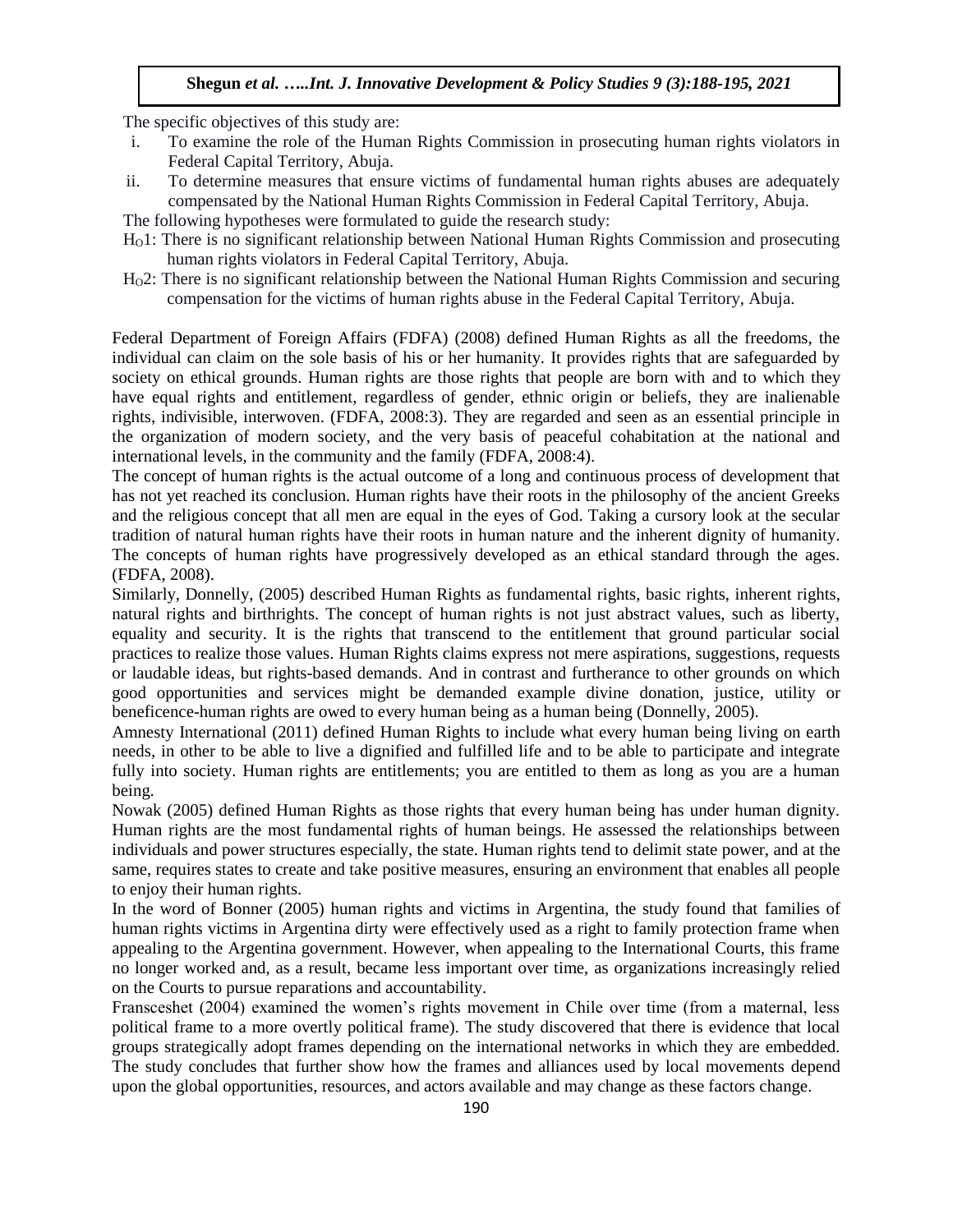To support their point, Koo and Ramirez (2004) examined National Incorporation of Global Human Rights: Worldwide Expansion of National Human Rights Institutions. The study revealed that several hypotheses concerning the likelihood of countries adopting NHRIs under various circumstances are based; on the political culture of the world, and it is the only variable that consistently and positively influences both adoption rates".

Nariman (2002) examined an Act of the National Human Rights Commission in India. The study adopted a secondary method of data collection. The study revealed that the formal mechanisms for ensuring the realization of human rights are dysfunctional. The study also discussed various provisions of India's constitution and discusses how this document-particularly the non-justifiable, Directive Principles of Part IV powerfully seeks to ensure that all Indians are treated with dignity and provided with "rights enforceable against (arbitrary action by the) State and State agencies. It was also revealed that many institutional factors usually influence the effectiveness of NHRIs, including their degree of independence, their functions and whether they have adequate powers, their accessibility and accountability, their ability to cooperate with other institutions, and their operational efficiency. The study also revealed that the efficiency of the Commission and similar institutions cannot be assessed in isolation. They collaborate frequently and at many levels with government departments, judicial bodies, lawyers, Non-Governmental Organizations (NGOs), and other Civil Society Organizations (CSOs). The general political culture, and the way these bodies behave, facilitate or obstruct the activity and effectiveness of the National Human Rights Commission.

Most peculiar is the fact that all the studies above have left a research gap to fill. All the study has a deficiency in the application of appropriate method, area of scope and effective technique of data analysis. All the studies revealed above has no appropriate theoretical frame for effective theoretical analysis. The entire gaps identified from previous studies were filled in this study.

#### **Concept of Restitution**

The concept has been used widely to compensate victims of abuse of any kind. Restitution provides relief to victims of abuse as it seeks to compensate people who have been seriously traumatized. Restitution is postulated on the theory that the individuals in society have three "fundamental" interests that the law will protect (Dickinson, 1992). These are the interest in the fulfilment of promises, the interest in freedom from harm by another, and the interest in having restored a benefit gained by one person at another's expense if the retention of the benefit by the other would be unjust (Dickinson, 1992).

This section reviews empirically different works of authors about human rights abuse. Zegveld, (2013) examined Remedies for Victims of Violations of International Humanitarian Law. The study relied on documentary research method. Finding from the study shows that, victims have a right to a remedy and there are evidences that victims enjoy rights under international humanitarian law and these rights are justifiable. The study also revealed that, international humanitarian law guarantees protection and assistance to victims of armed conflicts. The study concludes that, when people become victims of violations of humanitarian law, the protection conferred by this branch of law effectively ceases. In particular, it offers victims of serious violations little or no possibility of obtaining redress. Human rights, a similar but distinct branch of law, clearly define the right of victims to obtain redress for violations of fundamental rights. International Criminal Court allows the Court to determine in its decision the extent of the damage, loss or damage caused to the victims and to grant reparation. On the other hand, humanitarian law does not expressly guarantee the right to a legal remedy for victims of violations.

Antoine (2008) examined Lost and regained? Restitution as a remedy for human rights violations in the context of international law. The study relied on qualitative research method. Finding from the study revealed that, restitution as a remedy for human rights violations using international law as a case. The study concludes that, any victim of a human rights violation desire is to turn back the clock through the legal way and international law can help in remedying such situation**.** 

Skillington (2012) examined Human "rights" in the distribution of natural resources. The study revealed that, the "rights" to use natural resources was a major hurdle for human rights and climate justice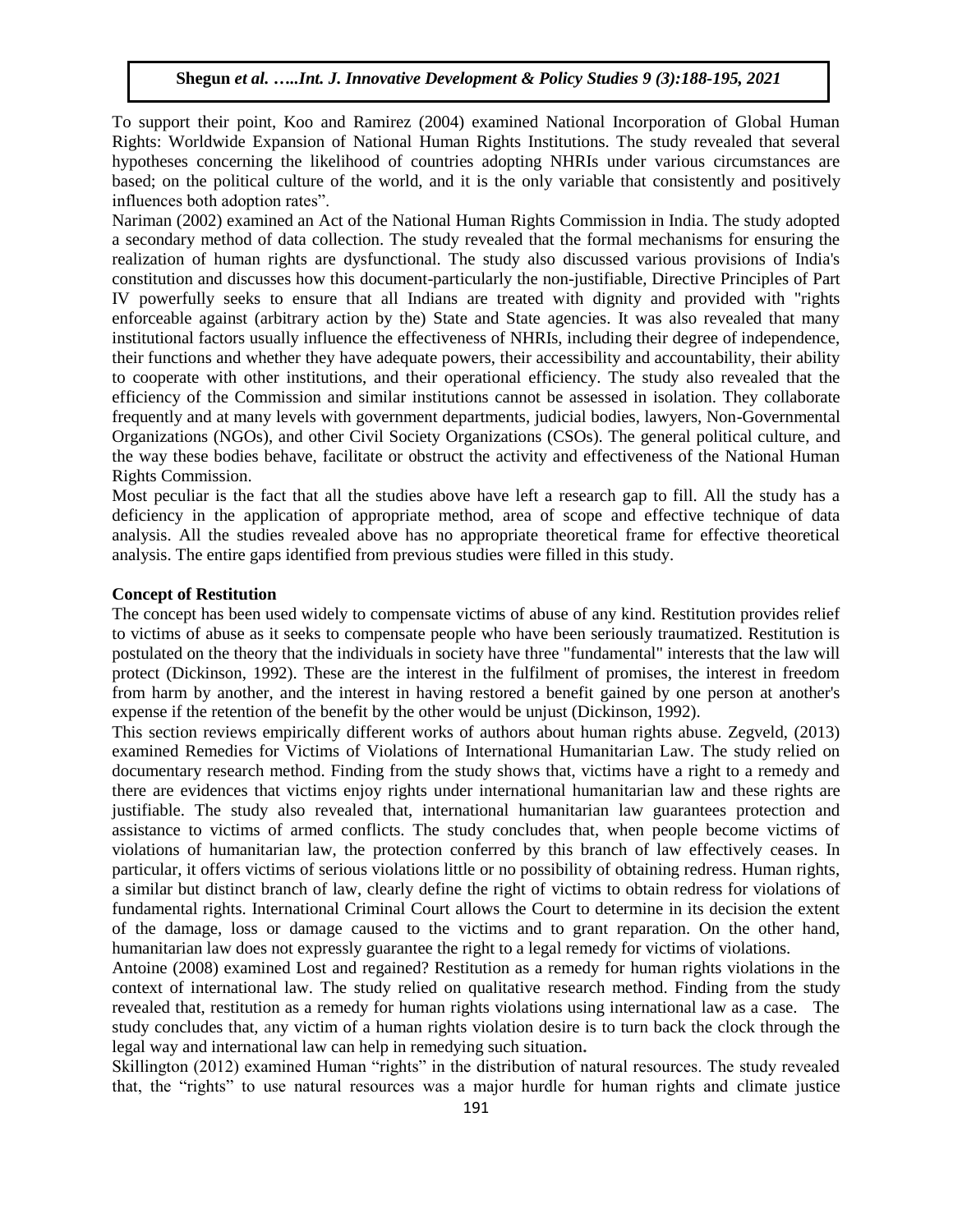organizations. These groups had to counter this frame by arguing that the rights of individuals to be free from ecological destruction trumped states' "rights" to use their natural resources. Recasting environmental protection as an individual right allowed these groups to gain power and influence.

Cousins (2009) examined Human Right Promotion among vulnerable in Southern Sudan. The study found that, there is no human right guarantee for marginalized people in Southern Sudan but the Rights discourse can promote property rights, business rights, etc.

Smith (2006) assessed Unique Position of National Human Rights Institutions: A Mixed Blessing. The study reveals that, the public funding of NHRIs as being a source of "ongoing tension with the need for NHRIs to maintain independence". The study also reveals some problems faced by the Northern Ireland Human Rights Commission, demonstrating that not only NHRIs in developing countries, in transition also struggle to establish viable NHRIs.

This Study adopted John Locke's theory of Natural Rights of 1658. The theory of natural rights is attributed to John Locke, a  $17<sup>th</sup>$  century British philosopher (1632 – 1704) who contributed immensely to political and philosophical ideas at the enlightenment age and was among one of the philosophers to suggest that individuals are entitled to 'natural rights' in his work; 'The Two Treatise of Government' which he wrote in 1680. Affirming this, is Schwoerer (2010) who accounted that Locke believed that the world was orderly and rational, and that it was governed by fixed permanent laws. He believed that these laws were instituted into man by God, and were called "natural laws". This theory is relevant to the study because, the theory serves as a major foundation on which modern human rights is built and for which it is entrenched universally in our present time. The theory points out that right to life, liberty, freedom from torture and other cruel treatments, and right to own property are to be guaranteed by the government of a state. This however serves as a blue print for the pursuit of the United Nations, as the organization advocates the entrenchment of human rights in every sovereign state in order to promote peace and reduce conflict both locally and in the international system

#### **RESEARCH METHODS**

The study was carried out within the interpretivism research paradigm which informed the choice of research design. Consequently, the case study and documentary research design were adopted for the study. Specifically, content analysis was employed in carrying out an in-depth analysis of the human right violation and restitution in Federal Capital Territory Abuja. These methods are designed to obtain needed information from the published human right issues reported in official bulletin, quarterly reports from the National Human Right Commission Abuja, Journals of past human right issues, relevant publications on human right issues from newspapers, Magazines, pamphlet, organizational handbooks and internet website.

The case of National Human Right Commission was purposively selected and studied. Both primary and secondary data were adopted. The purposive sampling techniques were used to select a total of 10 respondents for the study. Ten (10) respondents were sampled from the total victims of human right abuses in National Human Right Commission Abuja. Purposive sampling was used to select the representatives of the Victims of human right abuses. They are the representative of the victims of human right abuses in Federal Capital Territory Abuja. Semi-structured interviews were used as instruments for primary data collection. Data was analyzed using the thematic analysis of (Prosecution and Compensation) as a basis for qualifying performance of the National Human Right Commission in the restitution of the Victims of human right abuses in Federal Capital Territory Abuja.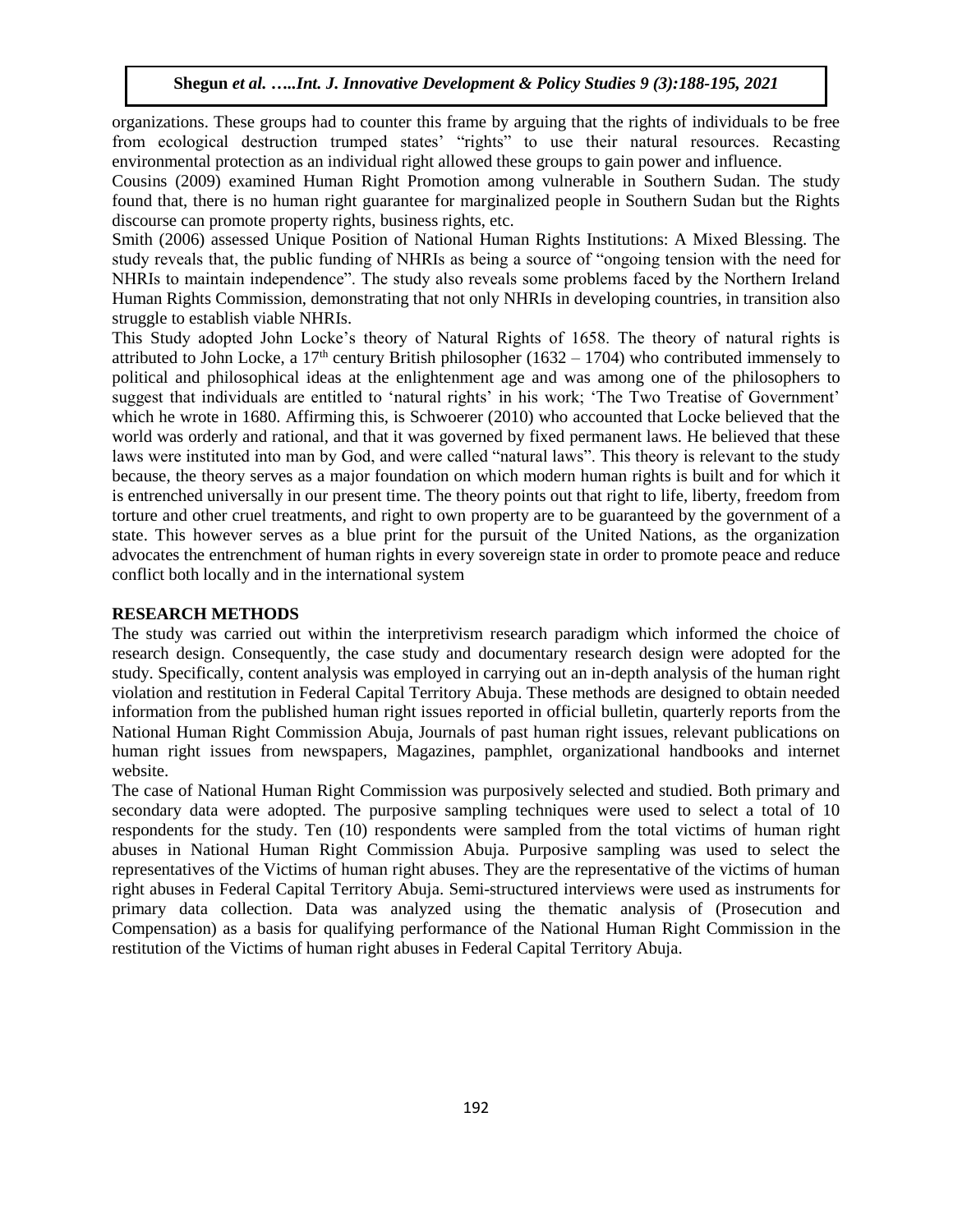| S/N            | <b>YEARS</b> | <b>Total Number of Complaints Investigated</b> | Total number of Violators |
|----------------|--------------|------------------------------------------------|---------------------------|
|                |              |                                                | and prosecuted            |
|                | 2014         | 46                                             | 28                        |
| $\overline{2}$ | 2015         | 81                                             | 42                        |
| 3              | 2016         | 89                                             | 49                        |
| $\overline{4}$ | 2017         | 92                                             | 56                        |
| 5              | 2018         | 96                                             | 51                        |
| 6              | 2019         | 103                                            | 63                        |
| 7              | 2020         | 112                                            | 66                        |
|                | Total        | 619                                            | 355                       |
|                |              |                                                |                           |

#### **RESULT AND DISCUSSIONS Table 3: Prosecution of human right violators in FCT, Abuja**

# **Source: National Human Right Commission Federal Capital Territory Abuja Office, 2021**

Data retrieved from National Human Rights Commission Federal Capital Territory Abuja Office shows that, out of Six Hundred and Nineteen (619) cases of Domestic violence, Child abuses, Negligence of family, violence and Extra-judicial killing were investigated. National Human Right Commission has secured Three Hundred and fifty-five (355) convictions and prosecution against the violators.

| S/N | Years | Total number of | o<br>Total number of compensations |
|-----|-------|-----------------|------------------------------------|
|     |       | Violators and   | awarded to victim of human right   |
|     |       | prosecuted      | abuse                              |
|     | 2014  | 28              | 17                                 |
|     | 2015  | 42              | 29                                 |
| 3   | 2016  | 49              | 24                                 |
|     | 2017  | 56              | 32                                 |
|     | 2018  | 51              | 35                                 |
| 6   | 2019  | 63              | 46                                 |
|     | 2020  | 66              | 38                                 |
|     | Total | 355             | 221                                |

**Table 4: Compensation awarded to victims of Human Right Abuses in FCT, Abuja** 

**Source: National Human Right Commission Federal Capital Territory Abuja Office, 20**

Data retrieved from National Human Rights Commission Federal Capital Territory Abuja Office which shows that, out of Three Hundred and fifty-five (355) convictions against the violators. Only Two hundred and Twenty-One (221) were awarded compensation.

# **DISCUSSION OF FINDINGS**

Findings from the study show that, National Human Rights Commission has prosecuted the violators of human right abuses in Federal Capital Territory Abuja. National Human Rights Commission has played a significant in securing those violators of human right abuses in Federal Capital Territory Abuja are prosecuted. This finding collaborated with the study conducted by Zegveld, (2013) whose findings also shows that, victims have a right to a remedy and there are evidences that victims enjoy rights under international humanitarian law and these rights are justifiable.

Finding from the study shows that, National Human Rights Commission in the restitution process for the victims of human rights abuses in Federal Capital Territory Abuja. National Human Rights Commission has ensured that, victims of human right abuses with genuine cases are adequately compensated. This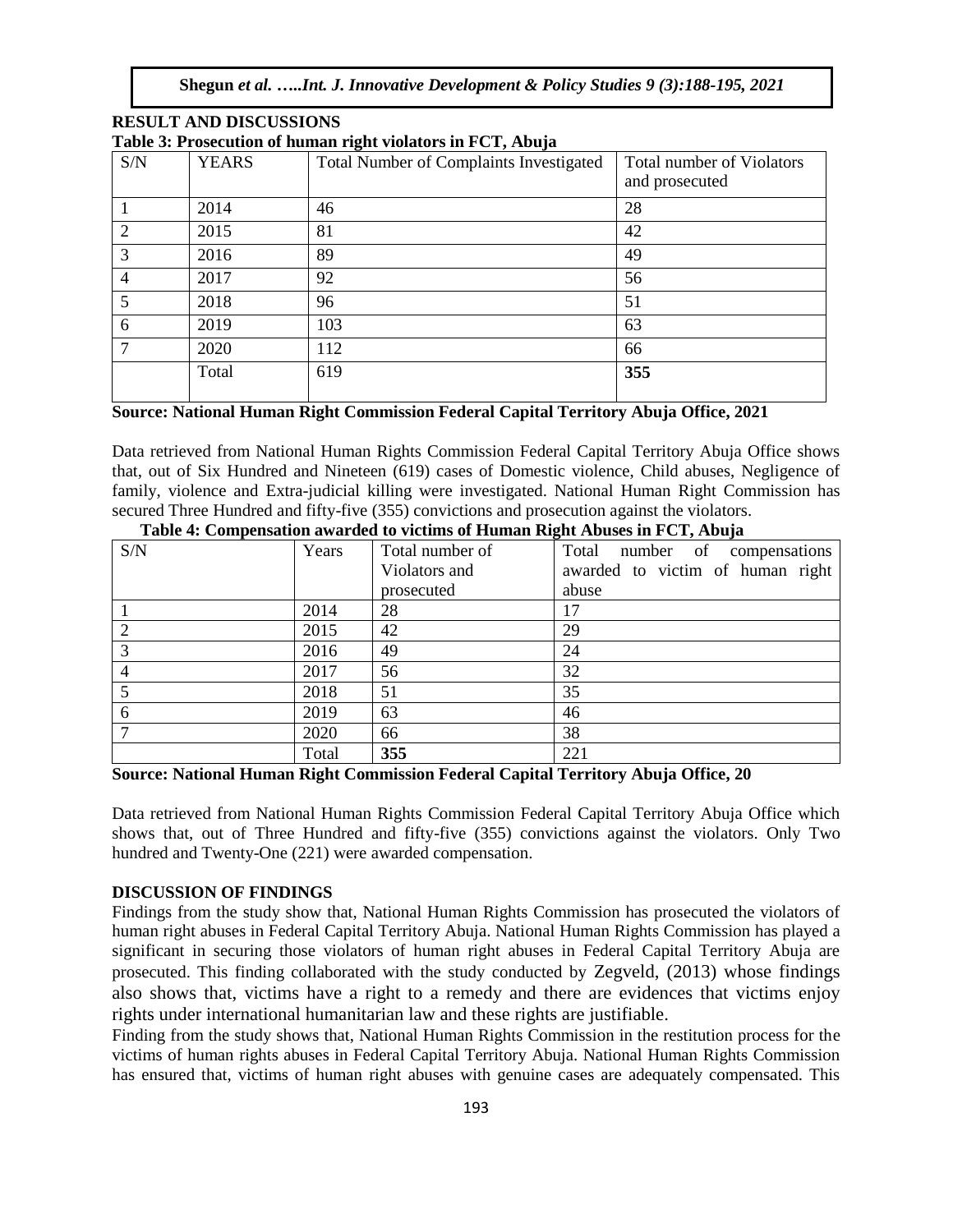finding is in line with the study conducted by Antoine (2008) whose findings also revealed that, restitution as a remedy for human rights violations in using international law as a case. Victims of human rights abuses desire, is to turn back the clock through the legal way and National Human Right Commission has helped in remedying such situation.

# **CONCLUSION**

Based on the findings of the study, a conclusion could be made that, National Human Rights Commission has played a significant role toward prosecuting and awarding compensation to victims of human rights abuses in Federal Capital Territory Abuja. National Human Rights Commission has assisted in the prosecution of human rights violators. About Six Hundred and Nineteen (619) cases of domestic violence, Child abuses, Negligence of family, violence and Extra-judicial killing were investigated. National Human Rights Commission secured Three Hundred and fifty-five (355) convictions against the violators. National Human Rights Commission has secured compensation for the victims of human right abuses in Federal Capital Territory Abuja. A total of Two hundred and Twenty-One (221) victims of Human rights abuses were awarded compensation in Federal Capital Territory Abuja. Victims of human right abuses have a right to a remedy and there are evidences that victims enjoy rights under international humanitarian law and these rights are justifiable.

#### **RECOMMENDATIONS**

Human Rights Commission has played a very important role in providing redress and remedy for victim of abuse. The study provides the following recommendations and they are as follow:

- i. National Human Rights Commission should do more to secure total conviction and prosecution of all human right violators in Federal Capital Territory. This is because; the result of the study only shows 57% rate of conviction and prosecution.
- ii. National Human Rights Commission should do more to ensure that, all the victims of human right are adequate compensated. This is because; our study shows that, only shows 62% rate compensation of victims.

#### **REFERENCES**

- Amnesty International, (2011).*The State of the World's Human Rights*. Nigeria: Amnesty International Report ltd.
- Beitz, C. (2009) The Idea of Human Rights. Oxford: Oxford University Press.Buchanan, A. (2013) The Heart of Human Rights. Oxford: Oxford University Press.
- Bonner, M. D. (2005).Defining Rights in Democratization: The Argentine Government and Human Rights Organizations, 1983-2003. Latin American Politics and Society, 47(4), 55-76.
- Brian T. (2004). The Idea of Natural Rights-Origins and Persistence.Northweastern Journal of International Human Right.Vol. 2(1).
- Buyse, A. C. (2008). Lost and regained? restitution as a remedy for human rights violations in the context of international law. International Review of the red cross, Vol. 85(850)
- Crisp, R. (ed.) (2014) Griffin on Human Rights. Oxford: Oxford University Press.
- Dickinson, F. (1992).My Philosophy of Law, in My PHLOSOPHY OF LAW 89, 91 (1941); E. BODENHEIMER, JURISPRUDENCE 213.
- Donnelly, J. (2003). *Universal Human Rights in Theory and Practice*. New York:Cornell University Press Ernst, G and Heilinger, J. (eds.) (2012) The Philosophy of Human Rights. Berlin: Walter de Gruyter.
- Federal Department of Foreign Affairs (FDFA) (2008) ABC of Human Rights Bern: Swiss FDFA.
- Franceschet, S. (2004).Explaining Social Movement Outcomes: Collective Action Frames and Strategic Choices in First and Second-Wave Feminism in Chile. Comparative Political Studies, 37(5), 499-530.
- Geoge, F. (1996).RESTATEMENT or Restitution, Introductory Note at 1, 2 (1936).